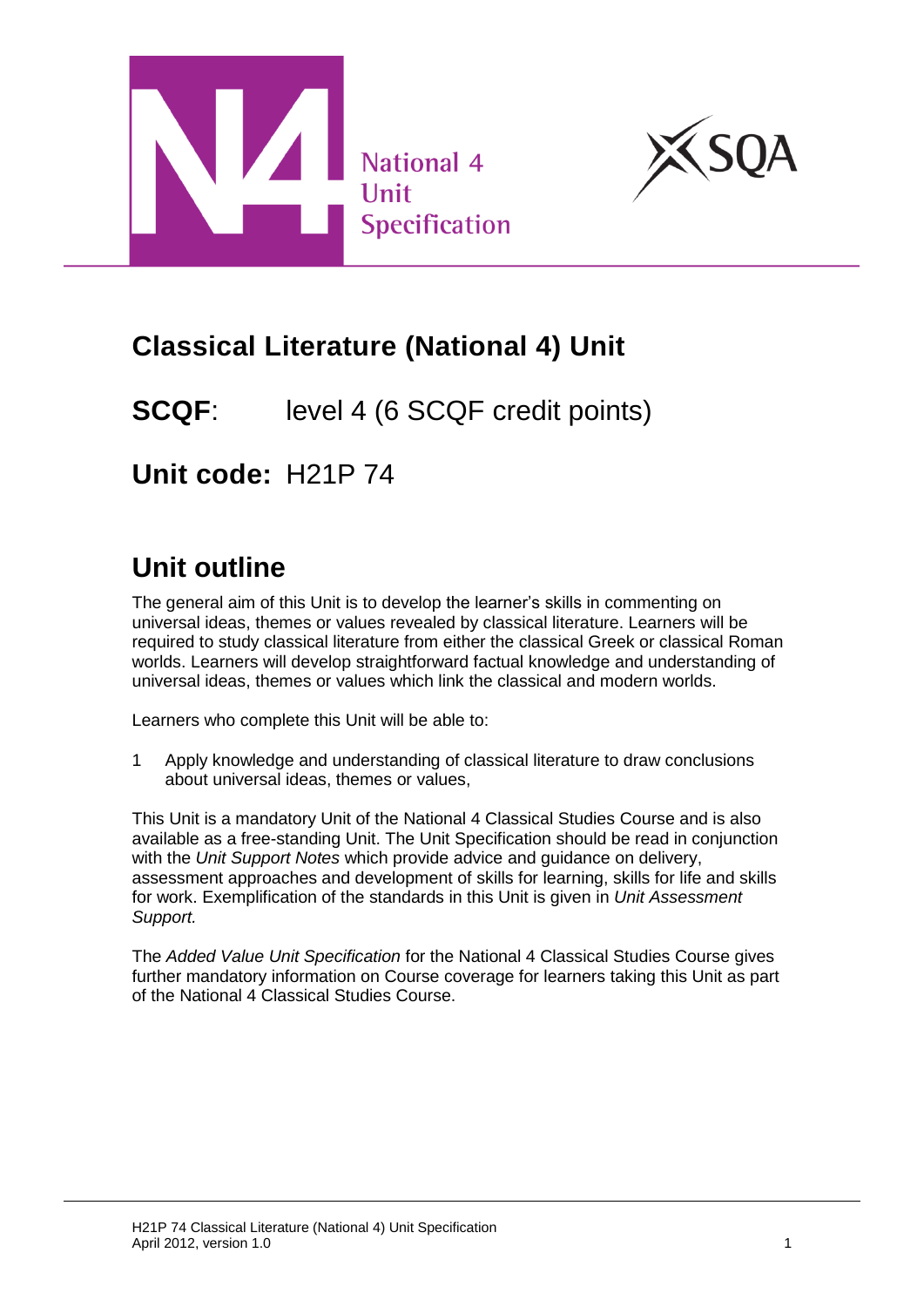#### **Recommended entry**

Entry to this Unit is at the discretion of the centre. However, learners would normally be expected to have attained the skills, knowledge and understanding required by one or more of the following or equivalent qualifications and/or experience:

National 3 Classical Studies Course, or relevant component Units

In terms of prior learning and experience, relevant experiences and outcomes may also provide an appropriate basis for doing this Unit.

#### **Equality and inclusion**

This Unit Specification has been designed to ensure that there are no unnecessary barriers to learning or assessment. The individual needs of learners should be taken into account when planning learning experiences, selecting assessment methods or considering alternative evidence. For further information, please refer to the *Unit Support Notes.*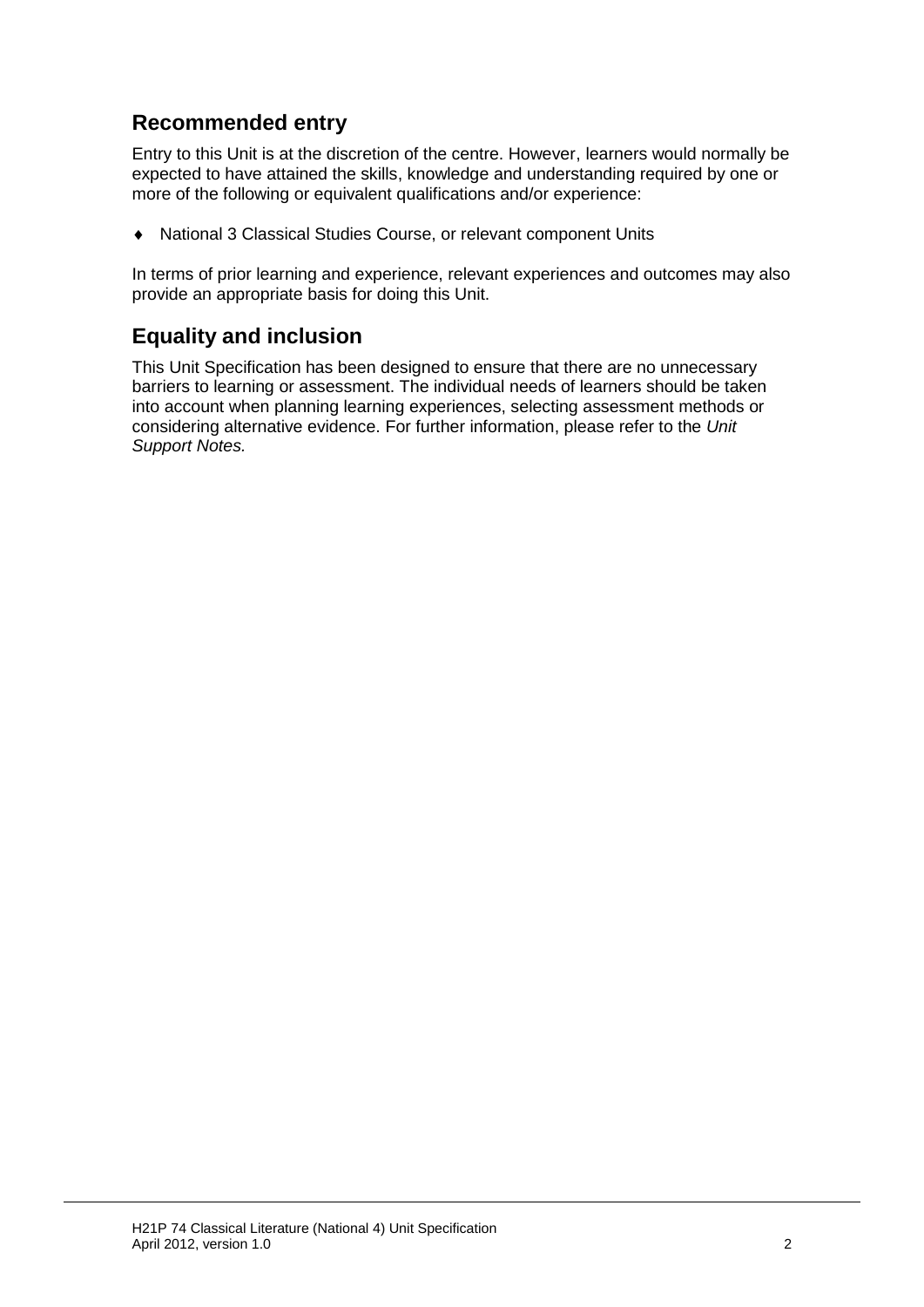# **Standards**

### **Outcomes and Assessment Standards**

#### **Outcome 1**

The learner will:

- **1 Apply knowledge and understanding of classical literature to draw conclusions about universal ideas, themes or values, by:**
- 1.1 Describing different strands of action or themes within a classical text, in straightforward terms
- 1.2 Describing the consequences of these actions or themes for the character or characters involved, in straightforward terms
- 1.3 Describing and commenting on the significance to the world today of an idea, theme or value revealed in a classical text, in straightforward factual terms

### **Evidence Requirements for the Unit**

Assessors should use their professional judgement, subject knowledge and experience, and understanding of their learners, to determine the most appropriate ways to generate evidence and the conditions and contexts in which they are used.

Evidence is required to show that the learner has met the Outcomes and Assessment Standards.

Assessment evidence can be drawn from a variety of activities and presented in a variety of formats, including, for example, presentations, posters, brief written responses to questions and participation in group tasks. All of the evidence does not need to be from the one activity, but can be assembled from a variety of tasks and assessments carried out during the duration of the Course.

Evidence may be presented for individual Outcomes or gathered for the Unit, Units or Course as a whole by combining assessment holistically.

Exemplification of assessment is provided in *Unit Assessment Support*. Advice and guidance on possible approaches to assessment is provided in the *Unit Support Notes.*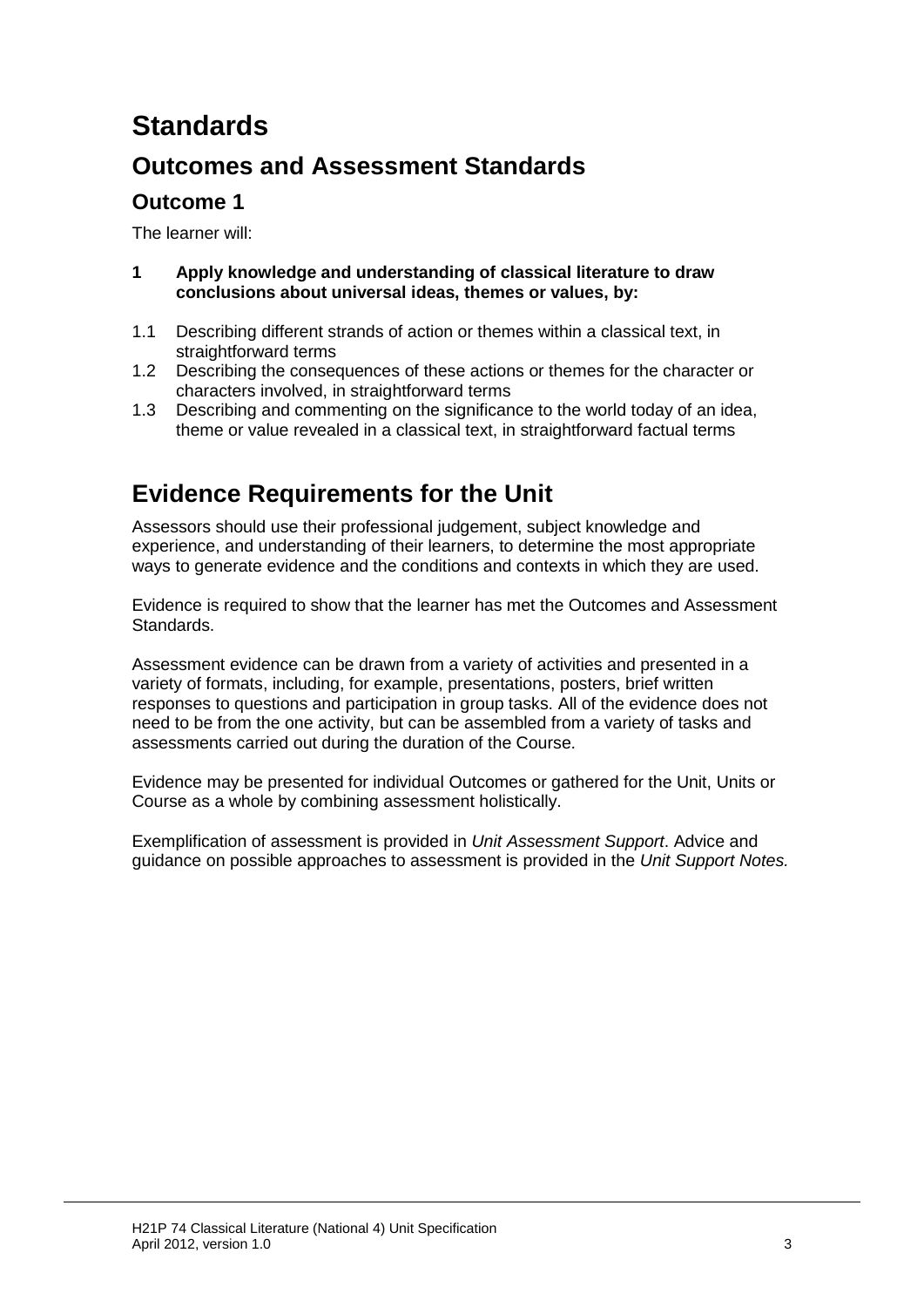### **Development of skills for learning, skills for life and skills for work**

It is expected that learners will develop broad, generic skills through this Unit. The skills that learners will be expected to improve on and develop through the Unit are based on SQA's *Skills Framework: Skills for Learning, Skills for Life and Skills for Work* and drawn from the main skills areas listed below. These must be built into the Unit where there are appropriate opportunities.

#### **1 Literacy**

- 1.1 Reading
- **4 Employability, enterprise and citizenship**
- 4.6 Citizenship
- **5 Thinking skills**
- 5.2 Understanding
- 5.3 Applying

Amplification of these is given in SQA's *Skills Framework: Skills for Learning, Skills for Life and Skills for Work.* The level of these skills should be at the same SCQF level of the Unit and be consistent with the SCQF level descriptor. Further information on building in skills for learning, skills for life and skills for work is given in the *Unit Support Notes.*